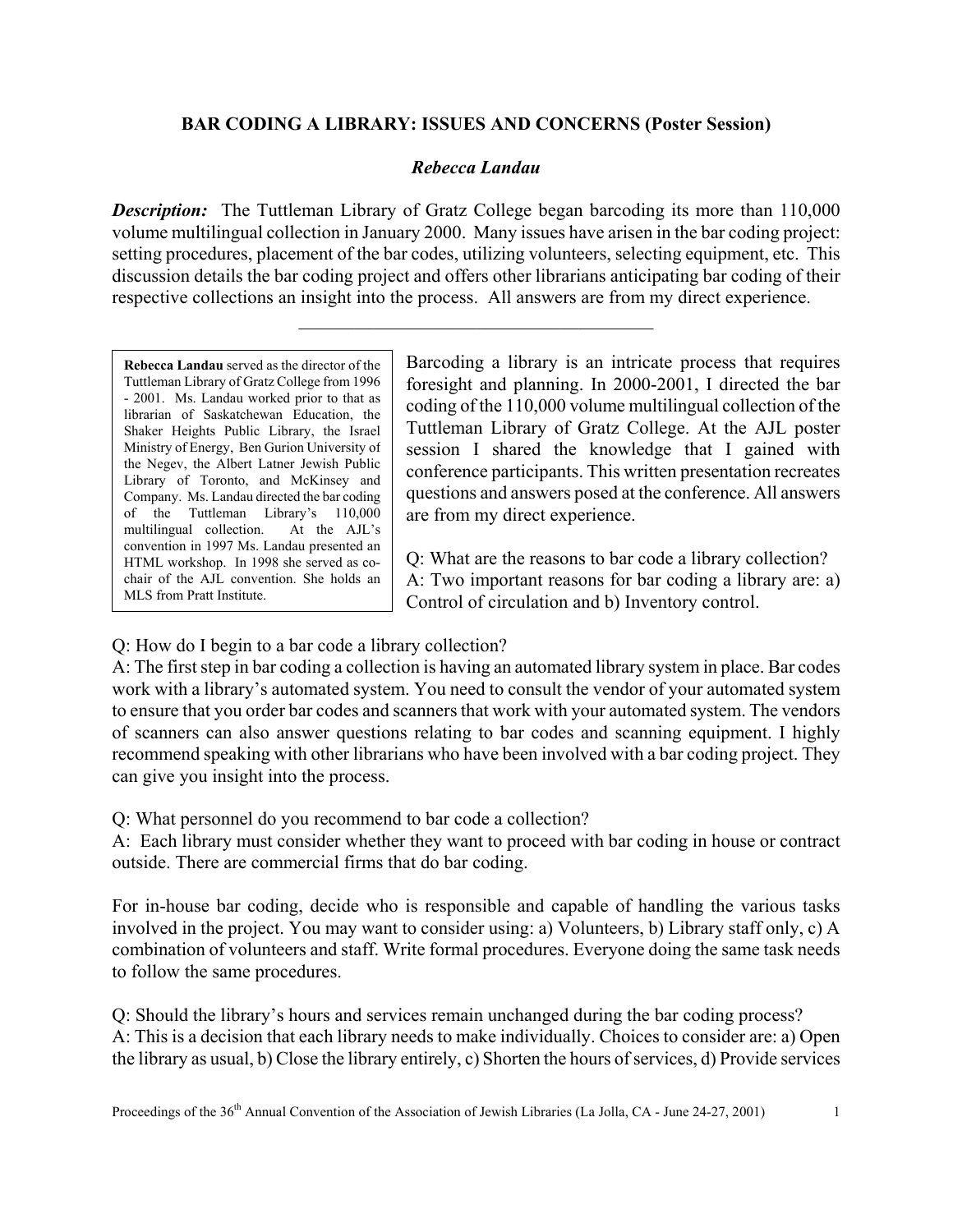as usual, e) Cut back on some services. Whatever decision is made, it is important to notify readers of any changes in hours and services before starting the bar coding.

Q: What are the types of bar codes and how do they differ?

A: There are smart bar codes and dumb bar codes. Most bar code labels have a bar code number and the library's name printed on them. Smart bar codes have additional printed information on the bar code label. Usually this is the title of the work. Sometimes author and call number are printed on the label. Smart bar codes cost more than dumb bar codes. Dumb bar codes do not have title information on the bar code label. Dumb bar codes can be re-assigned to any book. Smart bar code labels cannot be used for another book.

We used dumb bar codes at the Tuttleman Library. The automated system vendor assigned bar code numbers to the library's existing collection and provided a computer print out listing the dumb bar code numbers, call numbers, author, and title in shelf list order. We used this listing to mark off titles as we bar coded items. We found having this list was advantageous. I recommend asking for such a list. Had we chosen to use smart bar codes, our vendor would not have provided us with such a list.

Q: If smart bar codes are used in the initial bar coding of our library's existing collection, is there a reason to continue using smart bar codes?

A: Smart bar codes cost more than dumb bar codes. The smart bar code has printed information for the human eye. Once the initial bar coding is completed you most likely will rely on scanners. Scanners read only the bar code. It is unlikely that continuing to use smart bar codes serves any advantage. Unless you want to maintain a consistent look in your library and/or cost is not a factor, a switch to dumb bar codes is an appropriate cost-savings choice.

Q: Where do you recommend placing the bar code labels?

A: When deciding actual physical location of the bar code, take into account handling and inventory of items. Choices to consider are: a) Vertical or horizon placement of the bar code label, b) Front or back of an item, c) Inside or outside of an item, d) Top or bottom of an item.

Placing a bar code label on the inside may mean more wear and tear on the item during the circulation process. Placing a bar code on the outside means the bar code is exposed to the elements (e.g., dirt, mishandling, etc.)

Choose the best location and position of the bar code for each item type. Once a decision is made, keep the placement consistent.

a) If you have different types of materials in the collection (e.g., videos, CD-ROMs, cassettes, books, sheet music), decide what is the best bar code label placement on each item type. Placement may differ on each type of material.

b) If you have Roman and non-Roman language items of the same type, a decision needs to be made whether to place the bar code at the same place or vary the placement depending upon language. For example, at the Tuttleman Library we decided that all bar codes were to